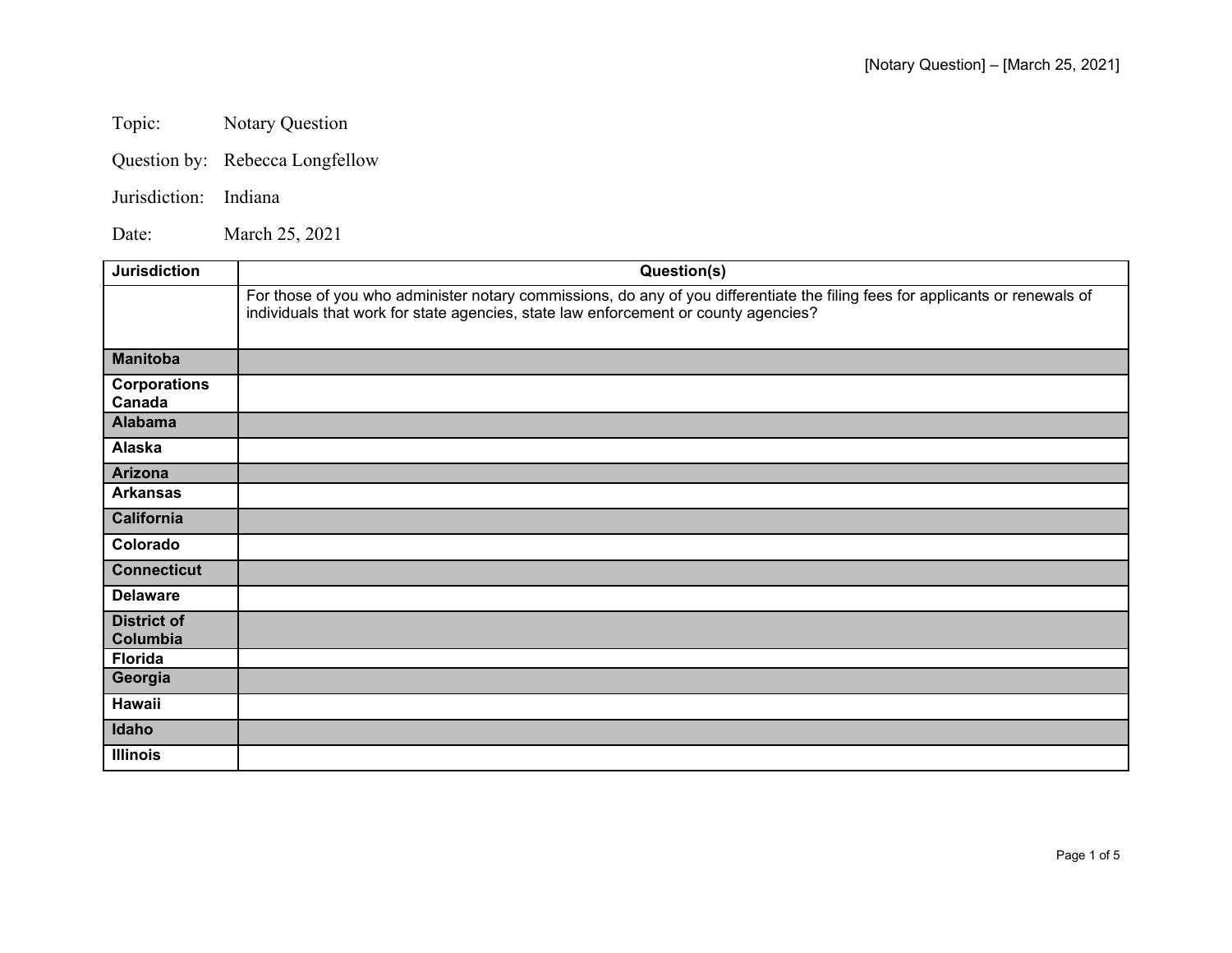| <b>Jurisdiction</b>  | Question(s)                                                                                                                                                                                                                                                                                                                                                                                                                                                                                                                                                                                                                                                                                                                                                                                                                                                                                                                   |
|----------------------|-------------------------------------------------------------------------------------------------------------------------------------------------------------------------------------------------------------------------------------------------------------------------------------------------------------------------------------------------------------------------------------------------------------------------------------------------------------------------------------------------------------------------------------------------------------------------------------------------------------------------------------------------------------------------------------------------------------------------------------------------------------------------------------------------------------------------------------------------------------------------------------------------------------------------------|
|                      | For those of you who administer notary commissions, do any of you differentiate the filing fees for applicants or renewals of<br>individuals that work for state agencies, state law enforcement or county agencies?                                                                                                                                                                                                                                                                                                                                                                                                                                                                                                                                                                                                                                                                                                          |
| Indiana              | We face the same issue in relation to the online system having no ability to waive fees. We require notaries to apply online<br>(although we can process paper if we have to). The idea of having someone submit paper in order to waive a fee seems so<br>counter intuitive. Paper also creates issues related to completing the education and exam because it is the payment that<br>triggers these flags/connections to the application process.<br>I am considering whether adding a filing process for applicants that would receive a fee waiver is cost effective. Of course that<br>means that they will need to attach or fill in some type of information that can be verified by the office.                                                                                                                                                                                                                       |
| <b>lowa</b>          |                                                                                                                                                                                                                                                                                                                                                                                                                                                                                                                                                                                                                                                                                                                                                                                                                                                                                                                               |
| <b>Kansas</b>        |                                                                                                                                                                                                                                                                                                                                                                                                                                                                                                                                                                                                                                                                                                                                                                                                                                                                                                                               |
| Kentucky             |                                                                                                                                                                                                                                                                                                                                                                                                                                                                                                                                                                                                                                                                                                                                                                                                                                                                                                                               |
| Louisiana            | We have lifetime commissions with annual reports. We have only one charge when the commission is originated.<br>Any state, parish, or municipal agency is not charged for filings.                                                                                                                                                                                                                                                                                                                                                                                                                                                                                                                                                                                                                                                                                                                                            |
| <b>Maine</b>         |                                                                                                                                                                                                                                                                                                                                                                                                                                                                                                                                                                                                                                                                                                                                                                                                                                                                                                                               |
| <b>Maryland</b>      |                                                                                                                                                                                                                                                                                                                                                                                                                                                                                                                                                                                                                                                                                                                                                                                                                                                                                                                               |
| <b>Massachusetts</b> |                                                                                                                                                                                                                                                                                                                                                                                                                                                                                                                                                                                                                                                                                                                                                                                                                                                                                                                               |
| Michigan             |                                                                                                                                                                                                                                                                                                                                                                                                                                                                                                                                                                                                                                                                                                                                                                                                                                                                                                                               |
| <b>Minnesota</b>     | Minnesota does not waive the \$120 Notary Public filing fee.<br>Alternatively, we have a designation of Ex Officio Notary Publics; officers having the powers of a notary public within the state<br>which include:<br>-every member of the legislature, while still a resident in the district from which elected; but no fee or compensation may be<br>received for exercising these powers.<br>-the clerks or recorders of towns, and cities.<br>-Court commissioners, county recorders, and county auditors, and their several deputies, and county commissioners, all within<br>their respective counties.<br>-peace officers licensed under section 626.845 <https: 626.845="" cite="" statutes="" www.revisor.mn.gov=""> for the purpose of<br/>administering oaths upon information submitted to establish probable cause to any judge or judicial officer under the Rules of<br/><b>Criminal Procedure.</b></https:> |
| <b>Mississippi</b>   |                                                                                                                                                                                                                                                                                                                                                                                                                                                                                                                                                                                                                                                                                                                                                                                                                                                                                                                               |
| <b>Missouri</b>      |                                                                                                                                                                                                                                                                                                                                                                                                                                                                                                                                                                                                                                                                                                                                                                                                                                                                                                                               |
| <b>Montana</b>       |                                                                                                                                                                                                                                                                                                                                                                                                                                                                                                                                                                                                                                                                                                                                                                                                                                                                                                                               |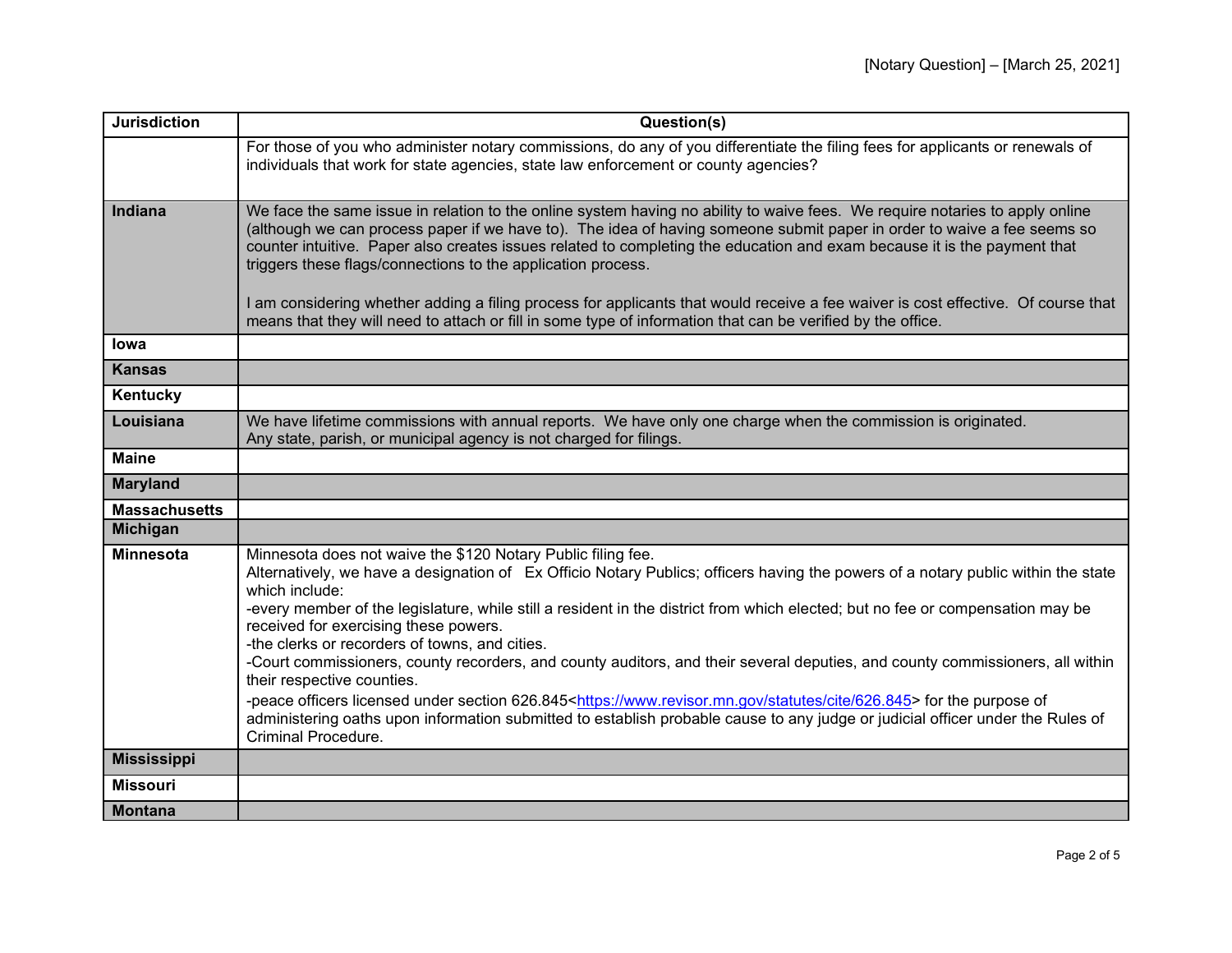| <b>Jurisdiction</b>   | Question(s)                                                                                                                                                                                                                                                                                                                                                                                                                                                                                                                                                                                                                                                                                                                                                                                                                                                                      |
|-----------------------|----------------------------------------------------------------------------------------------------------------------------------------------------------------------------------------------------------------------------------------------------------------------------------------------------------------------------------------------------------------------------------------------------------------------------------------------------------------------------------------------------------------------------------------------------------------------------------------------------------------------------------------------------------------------------------------------------------------------------------------------------------------------------------------------------------------------------------------------------------------------------------|
|                       | For those of you who administer notary commissions, do any of you differentiate the filing fees for applicants or renewals of<br>individuals that work for state agencies, state law enforcement or county agencies?                                                                                                                                                                                                                                                                                                                                                                                                                                                                                                                                                                                                                                                             |
| <b>Nebraska</b>       |                                                                                                                                                                                                                                                                                                                                                                                                                                                                                                                                                                                                                                                                                                                                                                                                                                                                                  |
| <b>Nevada</b>         |                                                                                                                                                                                                                                                                                                                                                                                                                                                                                                                                                                                                                                                                                                                                                                                                                                                                                  |
| <b>New Hampshire</b>  |                                                                                                                                                                                                                                                                                                                                                                                                                                                                                                                                                                                                                                                                                                                                                                                                                                                                                  |
| <b>New Jersey</b>     |                                                                                                                                                                                                                                                                                                                                                                                                                                                                                                                                                                                                                                                                                                                                                                                                                                                                                  |
| <b>New Mexico</b>     |                                                                                                                                                                                                                                                                                                                                                                                                                                                                                                                                                                                                                                                                                                                                                                                                                                                                                  |
| <b>New York</b>       |                                                                                                                                                                                                                                                                                                                                                                                                                                                                                                                                                                                                                                                                                                                                                                                                                                                                                  |
| <b>North Carolina</b> |                                                                                                                                                                                                                                                                                                                                                                                                                                                                                                                                                                                                                                                                                                                                                                                                                                                                                  |
| <b>North Dakota</b>   |                                                                                                                                                                                                                                                                                                                                                                                                                                                                                                                                                                                                                                                                                                                                                                                                                                                                                  |
| Ohio                  | Ohio is the same as Wisconsin - the fee is \$15 for applications for a new commission or renewal and there is a permanent<br>commission for attorneys. We do not waive the fees for any government employees.<br>Sounds challenging for an online world!                                                                                                                                                                                                                                                                                                                                                                                                                                                                                                                                                                                                                         |
| <b>Oklahoma</b>       |                                                                                                                                                                                                                                                                                                                                                                                                                                                                                                                                                                                                                                                                                                                                                                                                                                                                                  |
| Oregon                |                                                                                                                                                                                                                                                                                                                                                                                                                                                                                                                                                                                                                                                                                                                                                                                                                                                                                  |
| Pennsylvania          | That's funny - we just were rehashing our policy on this earlier today, so it is only a few emails down in my in-box<br>The existing policy of the Department of State is that Pennsylvania notaries who hold their commissions in order to do notary<br>work for the Commonwealth may have their fees waived.<br>They must include with their application a letter from their employer stating this. Also, their business address would be with a<br>Commonwealth agency or the General Assembly (our Legislature).<br>We do not waive fees for county agencies.<br>The issue that came up with waiving fees for these folks is that our online system (used by a vast majority of notaries to apply)<br>does not permit a fee waiver and they must either apply on paper or ask for refund later.<br>If anyone has any suggestions for this little problem, shoot me an email. |
| <b>Rhode Island</b>   |                                                                                                                                                                                                                                                                                                                                                                                                                                                                                                                                                                                                                                                                                                                                                                                                                                                                                  |
| <b>South Carolina</b> |                                                                                                                                                                                                                                                                                                                                                                                                                                                                                                                                                                                                                                                                                                                                                                                                                                                                                  |
| <b>South Dakota</b>   |                                                                                                                                                                                                                                                                                                                                                                                                                                                                                                                                                                                                                                                                                                                                                                                                                                                                                  |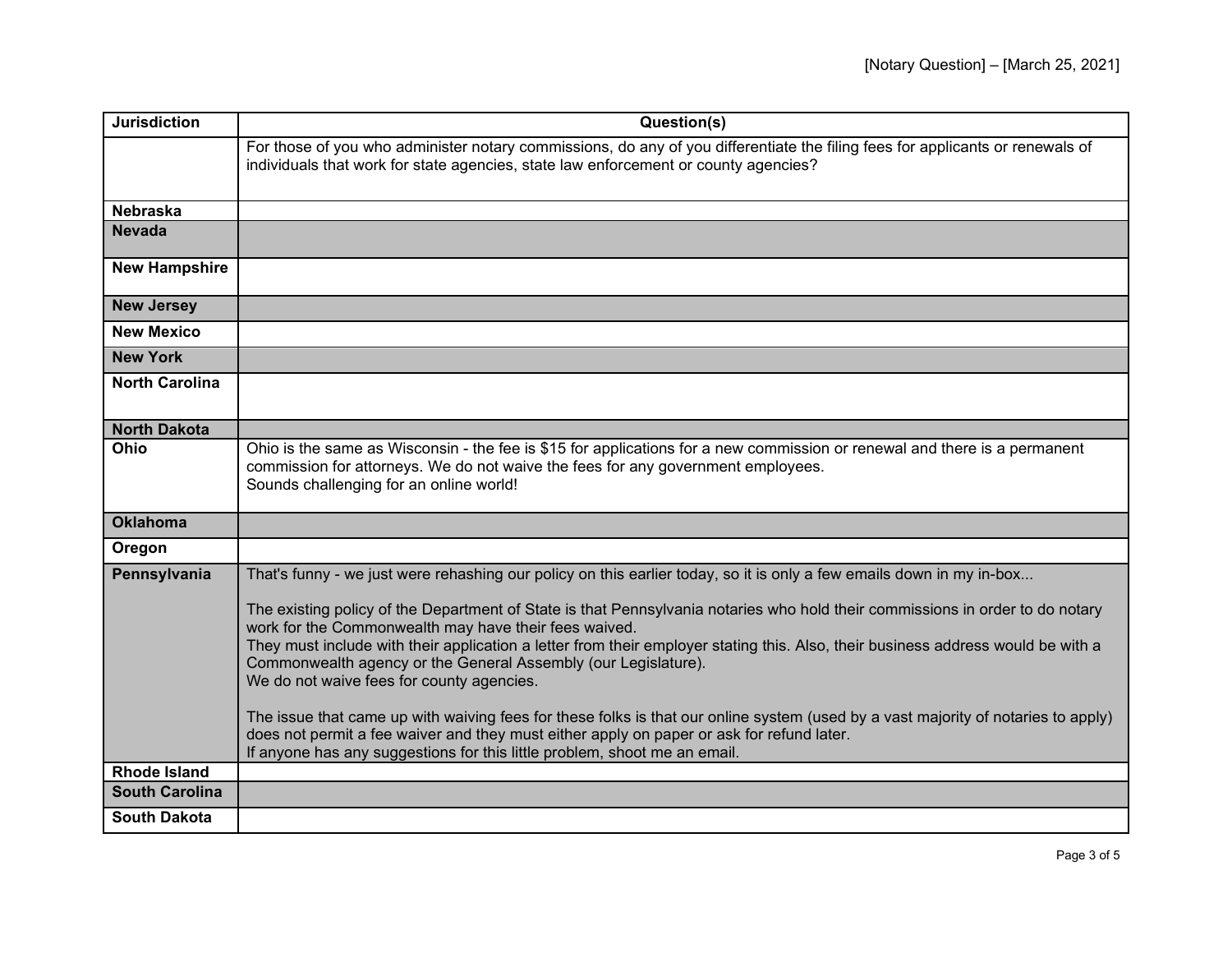| <b>Jurisdiction</b>  | Question(s)                                                                                                                                                                                                                                                                                                                                                                                                                                                                                                                                                                                                                                                                                                                                                                                                                                                                                                                                                                                                                                                                                                                                                         |
|----------------------|---------------------------------------------------------------------------------------------------------------------------------------------------------------------------------------------------------------------------------------------------------------------------------------------------------------------------------------------------------------------------------------------------------------------------------------------------------------------------------------------------------------------------------------------------------------------------------------------------------------------------------------------------------------------------------------------------------------------------------------------------------------------------------------------------------------------------------------------------------------------------------------------------------------------------------------------------------------------------------------------------------------------------------------------------------------------------------------------------------------------------------------------------------------------|
|                      | For those of you who administer notary commissions, do any of you differentiate the filing fees for applicants or renewals of<br>individuals that work for state agencies, state law enforcement or county agencies?                                                                                                                                                                                                                                                                                                                                                                                                                                                                                                                                                                                                                                                                                                                                                                                                                                                                                                                                                |
| <b>Tennessee</b>     |                                                                                                                                                                                                                                                                                                                                                                                                                                                                                                                                                                                                                                                                                                                                                                                                                                                                                                                                                                                                                                                                                                                                                                     |
| <b>Texas</b>         | Notaries employed by Texas state agencies, as that term is defined in section 2052.101, Texas Government<br>Code <https: docs="" gv="" gv.2052.htm#2052.101="" htm="" statutes.capitol.texas.gov="">, are not required to obtain surety bonds, which<br/>is a cost savings for the notary. [Our notary statute authorizes us to collect a separate fee for filing the bond (\$10), so it's a<br/>"fee reduction" in that sense.]<br/>However, notaries who are performing their notarial duties as part of their job duties for the state must obtain verification of<br/>employment from the State Office of Risk Management ("SORM") before submitting their applications. These notaries must<br/>also purchase an official notary seal, that specifically states that the notary is without bond. A notary without bond who ceases<br/>to be employed by a state agency during the term of the notary public's commission, must either surrender the commission or<br/>obtain a bond for the remainder of the term.<br/>So rather than paying a total fee of \$21 for a commission, a notary without bond who is employed by a state agency pays \$11.</https:> |
| <b>Utah</b>          |                                                                                                                                                                                                                                                                                                                                                                                                                                                                                                                                                                                                                                                                                                                                                                                                                                                                                                                                                                                                                                                                                                                                                                     |
| <b>Vermont</b>       |                                                                                                                                                                                                                                                                                                                                                                                                                                                                                                                                                                                                                                                                                                                                                                                                                                                                                                                                                                                                                                                                                                                                                                     |
| Virginia             |                                                                                                                                                                                                                                                                                                                                                                                                                                                                                                                                                                                                                                                                                                                                                                                                                                                                                                                                                                                                                                                                                                                                                                     |
| Washington           |                                                                                                                                                                                                                                                                                                                                                                                                                                                                                                                                                                                                                                                                                                                                                                                                                                                                                                                                                                                                                                                                                                                                                                     |
| <b>West Virginia</b> |                                                                                                                                                                                                                                                                                                                                                                                                                                                                                                                                                                                                                                                                                                                                                                                                                                                                                                                                                                                                                                                                                                                                                                     |
| <b>Wisconsin</b>     | Wisconsin does not waive fees. We offer a permanent notary (one-time fee) for attorneys.                                                                                                                                                                                                                                                                                                                                                                                                                                                                                                                                                                                                                                                                                                                                                                                                                                                                                                                                                                                                                                                                            |
| Wyoming              |                                                                                                                                                                                                                                                                                                                                                                                                                                                                                                                                                                                                                                                                                                                                                                                                                                                                                                                                                                                                                                                                                                                                                                     |

## **Additional comments:**

## **Full text of email:**

Good morning,